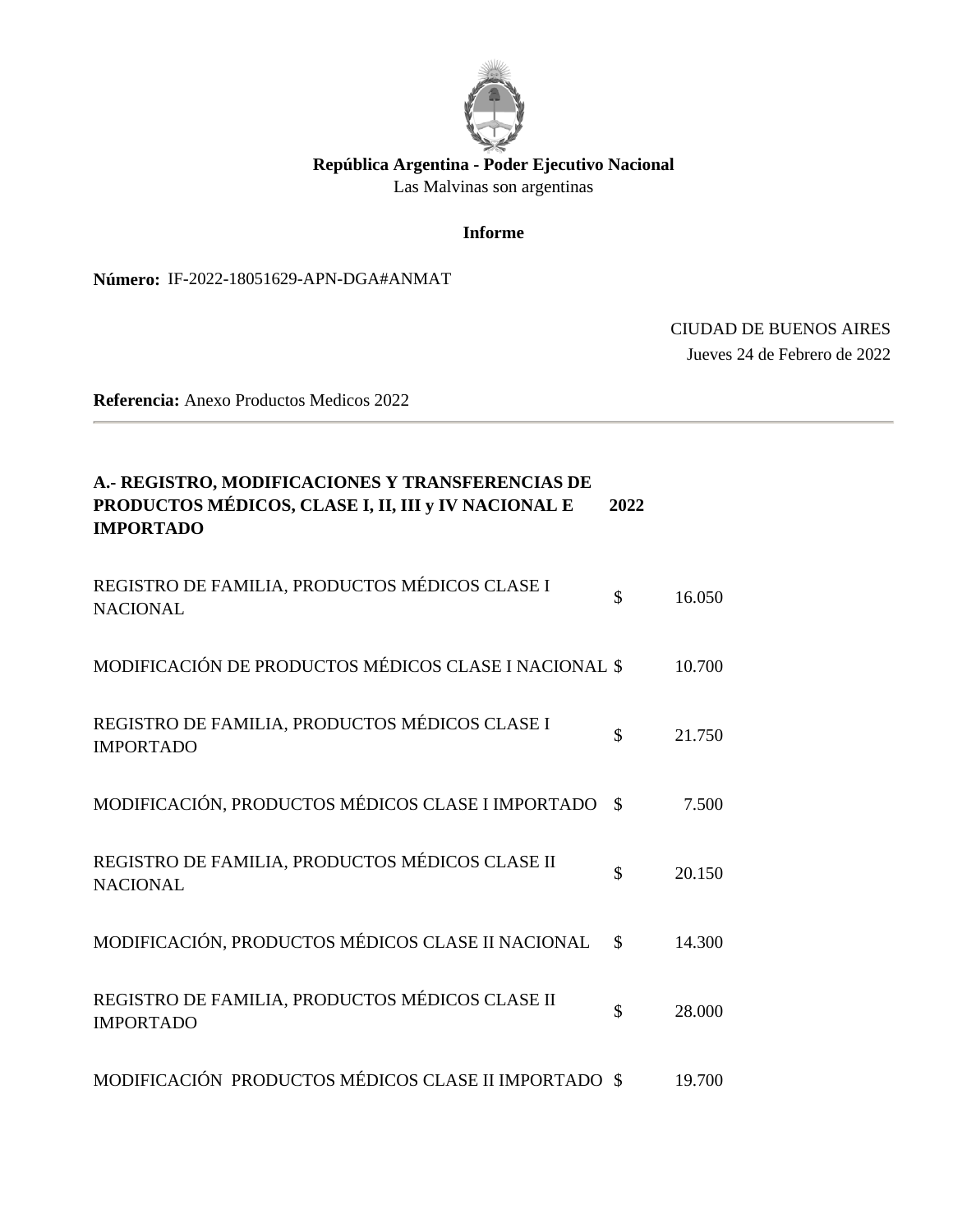| REGISTRO DE FAMILIA, PRODUCTOS MÉDICOS CLASE III<br><b>NACIONAL</b>             | \$            | 26.500 |
|---------------------------------------------------------------------------------|---------------|--------|
| MODIFICACIÓN, PRODUCTOS MÉDICOS CLASE III<br>NACIONAL(Helena)                   | \$            | 18.100 |
| MODIFICACIÓN, PRODUCTOS MÉDICOS CLASE III NACIONAL                              | $\mathcal{S}$ | 18.100 |
| REGISTRO DE FAMILIA, PRODUCTOS MÉDICOS CLASE III<br><b>IMPORTADO</b>            | \$            | 37.150 |
| MODIFICACIÓN, PRODUCTOS MÉDICOS CLASE III IMPORTADO $_{\S}$<br>(Helena)         |               | 25.200 |
| MODIFICACIÓN, PRODUCTOS MÉDICOS CLASE III IMPORTADO \$                          |               | 25.200 |
| REGISTRO DE FAMILIA CLASE IV NACIONAL                                           | \$            | 37.150 |
| MODIFICACIÓN CLASE IV NACIONAL (Helena)                                         | \$            | 25.200 |
| MODIFICACIÓN CLASE IV NACIONAL                                                  | \$            | 25.200 |
| REGISTRO DE FAMILIA, PRODUCTOS MÉDICOS CLASE IV<br><b>IMPORTADO</b>             | \$            | 51.900 |
| MODIFICACIÓN, PRODUCTOS MÉDICOS CLASE IV<br>IMPORTADO (Helena)                  | \$            | 35.600 |
| MODIFICACIÓN, PRODUCTOS MEDICOS CLASE IV<br><b>IMPORTADO</b>                    | \$            | 35.600 |
| TRANSFERENCIA DE REGISTRO, PRODUCTOS MÉDICOS<br>CLASE I, II, III Y IV, NACIONAL | \$            | 28.600 |
| TRANSFERENCIA DE REGISTRO, PRODUCTOS MÉDICOS<br>CLASE I, II, III Y IV IMPORTADO | \$            | 39.650 |

**B.- PRODUCTOS PARA DIAGNÓSTICO DE USO "IN VITRO"**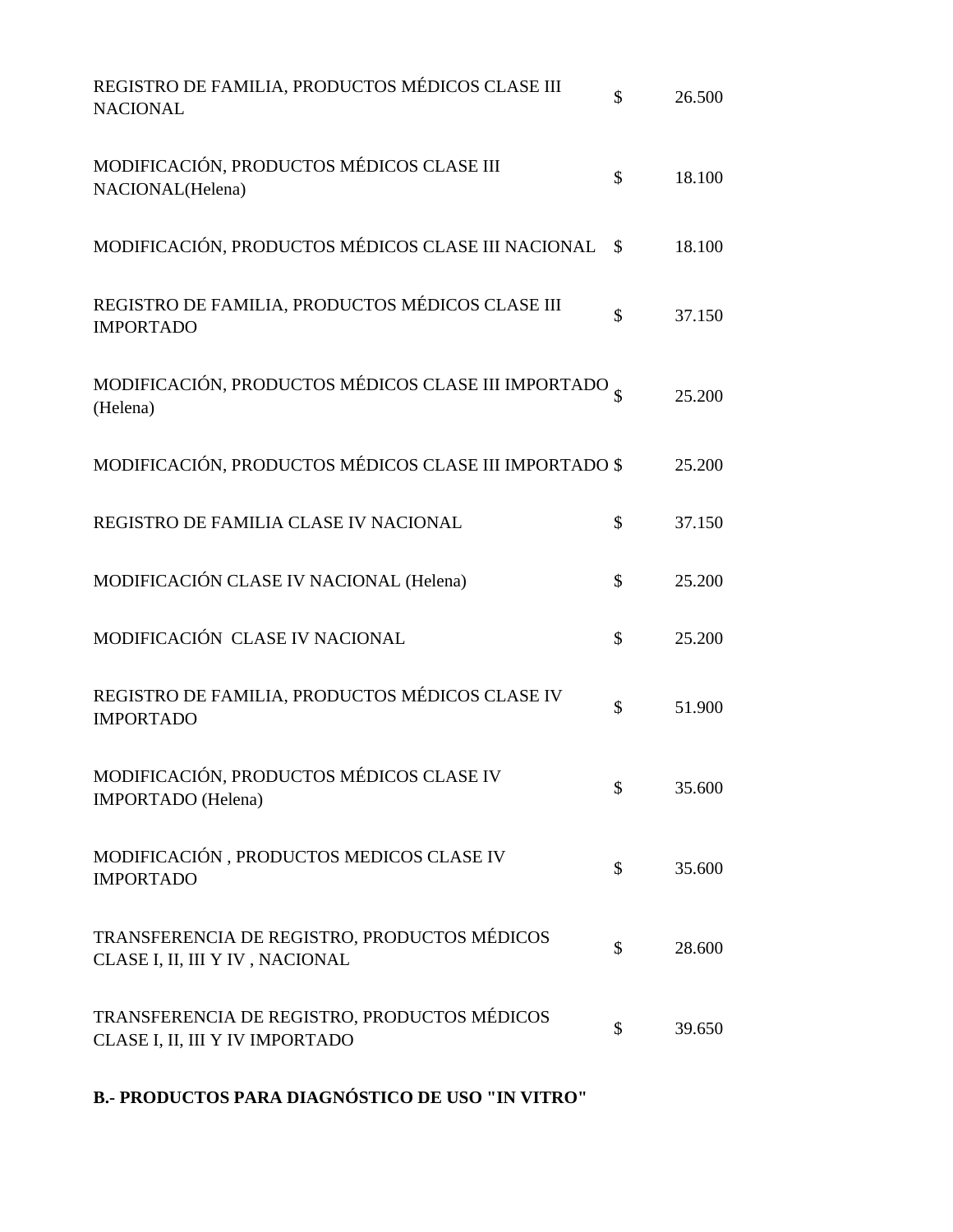## **(DISPOSICIÓN ANMAT N°2674/99)**

| REGISTRO DE FAMILIA PRODUCTOS P/DIAGNÓSTICO USO "IN VITRO" DISPOSICIÓN ANMAT $\mathrm{N}^\circ$ 2674/99 NACIONAL  | $\mathcal{S}$ | 18.100 |
|-------------------------------------------------------------------------------------------------------------------|---------------|--------|
| MODIFICACIÓN, PRODUCTOS P/DIAGNÓSTICO USO "IN VITRO" S<br>DISPOSICIÓN Nº 2674/99 ANMAT NACIONAL                   |               | 14.300 |
| REGISTRO DE FAMILIA, PRODUCTOS P/DIAGNÓSTICO USO "IN $$\mathbb{S}$$ VITRO" DISPOSICIÓN ANMAT N° 2674/99 IMPORTADO |               | 25.200 |
| MODIFICACIÓN, PRODUCTOS P/DIAGNÓSTICO USO "IN VITRO" $\,$ DISPOSICIÓN ANMAT N° 2674/99 IMPORTADO                  |               | 19.700 |
| TRANSFERENCIA DE REGISTRO, PRODUCTOS PARA USO "IN<br>VITRO" (DISPOSICION Nº 2674/99) NACIONAL.                    | $\mathcal{S}$ | 28.650 |
| TRANSFERENCIA DE REGISTRO, PRODUCTOS PARA USO "IN<br>VITRO" (DISPOSICION Nº 2674/99) IMPORTADO.                   | $\mathbb{S}$  | 39.650 |
| C. - PRODUCTOS PARA DIAGNÓSTICO DE USO "IN VITRO"<br>(DISPOSICIÓN ANMAT Nº 2275/06)                               |               |        |
| REGISTRO DE FAMILIA, PRODUCTOS P/DIAGNÓSTICO USO "IN S<br>VITRO" DISPOSICIÓN ANMAT Nº 2275/06 NACIONAL            |               | 14.300 |
| MODIFICACIÓN, PRODUCTOS P/DIAGNÓSTICO USO "IN VITRO" $_{\S}$<br>DISPOSICIÓN ANMAT Nº 2275/06 NACIONAL             |               | 10.700 |
| REGISTRO DE FAMILIA, PRODUCTOS P/DIAGNÓSTICO USO "IN<br>VITRO" DISPOSICIÓN ANMAT Nº 2275/06 IMPORTADO             |               | 19.700 |
| MODIFICACIÓN, PRODUCTOS P/DIAGNÓSTICO USO "IN VITRO" $_{\S}$<br>DISPOSICIÓN ANMAT Nº 2275/06 IMPORTADO            |               | 14.300 |
| TRANSFERENCIA DE REGISTRO, PRODUCTOS PARA USO "IN<br>VITRO" (DISPOSICION Nº 2275/06) NACIONAL.                    | \$            | 28.650 |
| TRANSFERENCIA DE REGISTRO, PRODUCTOS PARA USO "IN                                                                 | \$            | 39.650 |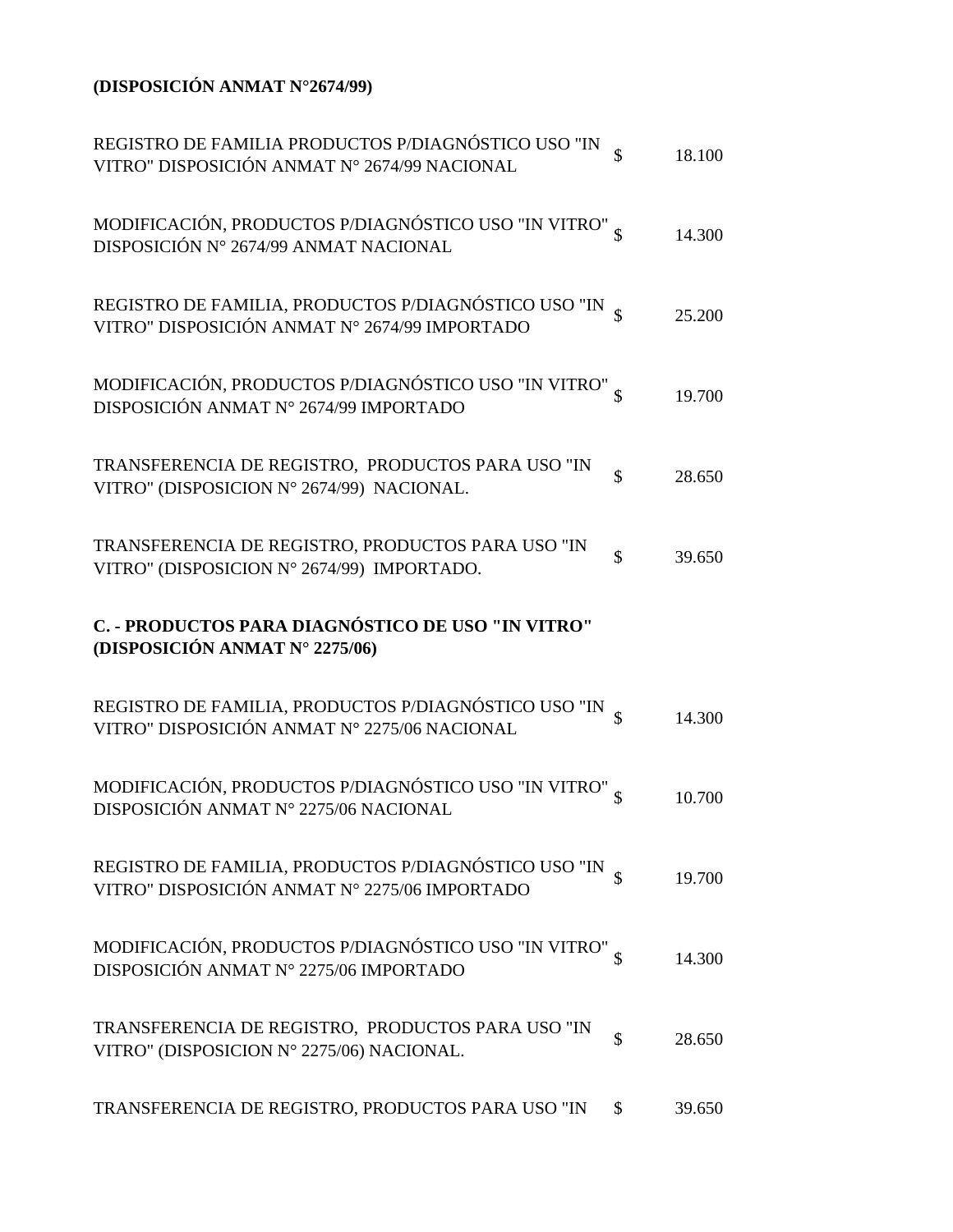VITRO" (DISPOSICION N° 2275/06) IMPORTADO.

#### **D.- CERTIFICADOS CORRESPONDIENTES A PRODUCTOS MÉDICOS CLASE I, II, III Y IV, PRODUCTOS PARA DIAGNÓSTICO DE USO "IN VITRO" DISPOSICIÓN ANMAT 2674/99 y DISPOSICIÓN ANMAT N°2275/06**

EXTENSIÓN DE CERTIFICADO ACTUALIZADO DE PRODUCTO  $\quad \ \ \, \text{\tiny$\$}}$ 18.100

#### **E) AUTORIZACIÓN DE FUNCIONAMIENTO, RENOVACIÓN DE B.P.F. Y MODIFICACIONES(HABILITACIONES)**

## **1.-DISTRIBUIDORAS DE PRODUCTOS MÉDICOS Y/O PRODUCTOS PARA DIAGNÓSTICO DE USO "IN VITRO"**

| HABILITACIÓN PARA DISTRIBUIDORAS DE PRODUCTOS<br>MÉDICOS Y/O PRODUCTOS PARA DIAGNÓSTICO DE USO IN<br>VITRO (INCLUYE EL OTORGAMIENTO DEL PRIMER<br>CERTIFICADO DE BPF Y LA DESIGNACIÓN DE D.T.) | \$            | 54.100 |
|------------------------------------------------------------------------------------------------------------------------------------------------------------------------------------------------|---------------|--------|
| CAMBIO O AGREGADO DE NUEVO DEPÓSITO,<br>DISTRIBUIDORAS DE PRODUCTOS MÉDICOS Y/O PRODUCTOS \$<br>PARA DIAGNÓSTICO DE USO IN VITRO                                                               |               | 26.450 |
| CAMBIO DE DOMICILIO DE EMPRESAS DISTRIBUIDORAS DE<br>PRODUCTOS MÉDICOS Y/O PRODUCTOS PARA DIAGNOSTICO<br>DE USO IN VITRO                                                                       | $\mathcal{S}$ | 39.650 |
| MODIFICACIÓN DE ESTRUCTURA, DISTRIBUIDORAS DE<br>PRODUCTOS MÉDICOS Y/O PRODUCTOS PARA DIAGNÓSTICO<br>DE USO IN VITRO                                                                           | - \$          | 18.100 |
| <b>VERIFICACION DE CERTIFICADO DE INSCRIPCION DE</b><br>ESTABLECIMIENTO, DISTRIBUIDORAS DE PRODUCTOS<br>MÉDICOS Y/O PRODUCTOS PARA DIAGNOSTICO DE USO IN<br>VITRO (VENCIDO)                    | \$            | 52.850 |
| RENOVACIÓN DE CERTIFICADO DE INSCRIPCION DE<br>ESTABLECIMIENTO, DISTRIBUIDORAS DE PRODUCTOS                                                                                                    | \$            | 26.450 |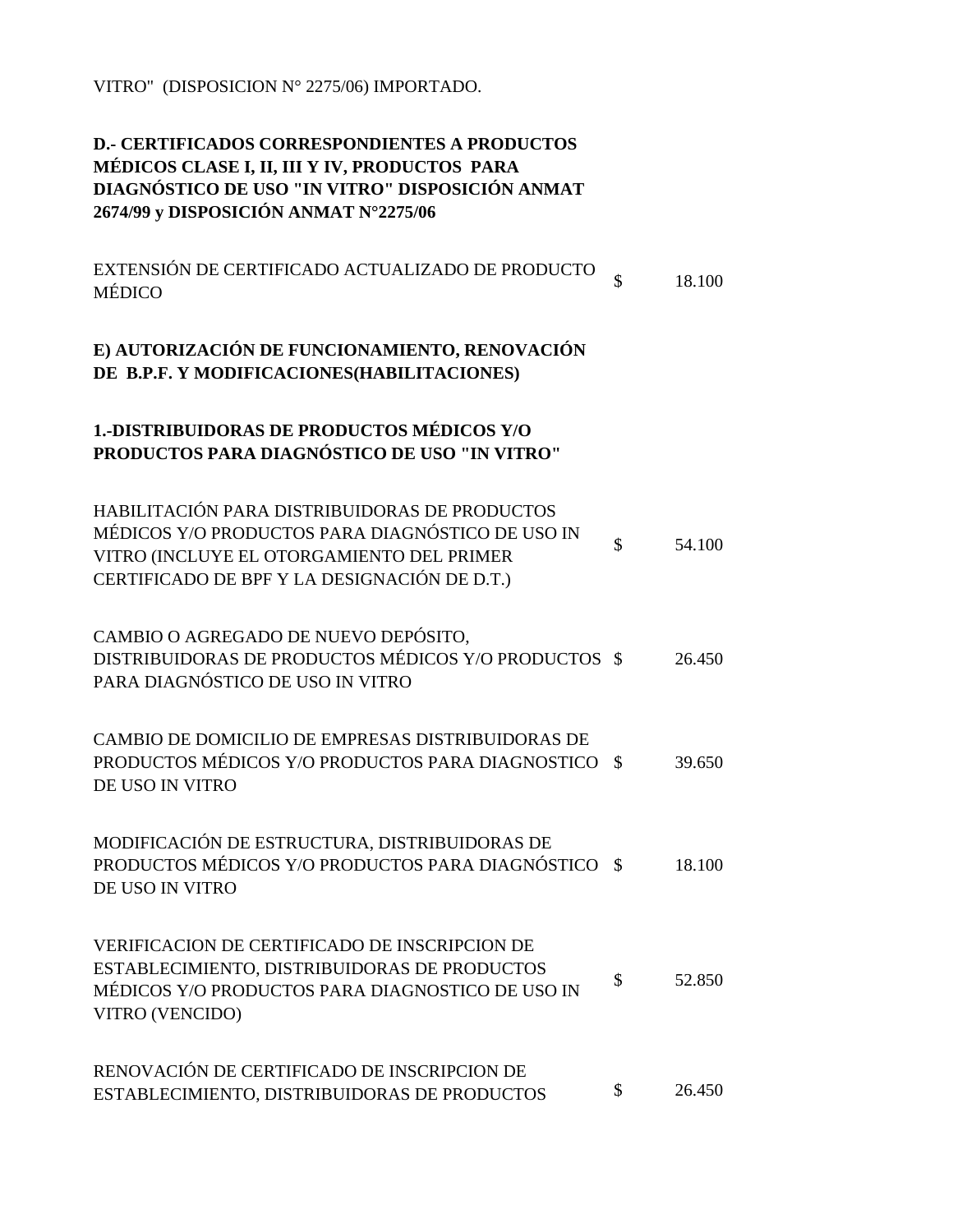MÉDICOS Y/O PRODUCTOS PARA DIAGNÓSTICO DE USO IN VITRO

## **2.-PRODUCTOS HIGIÉNICOS, ABSORBENTES Y DESCARTABLES**

| HABILITACIÓN DE PLANTA ELABORADORA/<br>FRACCIONADORA DE PRODUCTOS HIGIÉNICOS,<br>ABSORBENTES Y DESCARTABLES (INCLUYE EL<br>OTORGAMIENTO DEL PRIMER CERTIFICADO DE BPF Y LA<br>DESIGNACIÓN DE D.T.) | $\mathcal{S}$      | 134.300 |
|----------------------------------------------------------------------------------------------------------------------------------------------------------------------------------------------------|--------------------|---------|
| HABILITACIÓN COMO IMPORTADOR DE PRODUCTOS<br>HIGIÉNICOS, ABSORBENTES Y DESCARTABLES                                                                                                                | $\mathcal{S}$      | 134.300 |
| AGREGADO DE NUEVO DEPÓSITO, PRODUCTOS HIGIÉNICOS,<br><b>ABSORBENTES Y DESCARTABLES</b>                                                                                                             | \$                 | 34.450  |
| AGREGADO DE PLANTA ELABORADORA, PRODUCTOS<br>HIGIÉNICOS, ABSORBENTES Y DESCARTABLES                                                                                                                | \$                 | 34.450  |
| CAMBIO DE DOMICILIO DE EMPRESA ELABORADORA /<br>FRACCIONADORA DE PRODUCTOS HIGIÉNICOS,<br>ABSORBENTES Y DESCARTABLES                                                                               | \$                 | 84.300  |
| MODIFICACION DE ESTRUCTURA PLANTAS, PRODUCTOS<br>HIGIÉNICOS, ABSORBENTES Y DESCARTABLES                                                                                                            | \$                 | 34.450  |
| 3.-PRODUCTOS MÉDICOS CLASE I, II, III y IV, PRODUCTOS<br><b>MÉDICOS " IN VITRO"</b>                                                                                                                |                    |         |
| AUTORIZACIÓN DE FUNCIONAMIENTO DE EMPRESA<br>FABRICANTE Y/O IMPORTADORA DE PRODUCTOS MÉDICOS<br>CLASE I (INCLUYE EL OTORGAMIENTO DEL PRIMER<br>CERTIFICADO DE BPF Y LA DESIGNACIÓN DE D.T)         | \$                 | 60.400  |
| AUTORIZACIÓN DE FUNCIONAMIENTO DE EMPRESA<br>FABRICANTE Y/O IMPORTADORA DE PRODUCTOS MÉDICOS<br>CLASE II (INCLUYE EL OTORGAMIENTO DEL PRIMER<br>CERTIFICADO DE BPF Y LA DESIGNACIÓN DE D.T)        | $\mathbf{\hat{S}}$ | 102.200 |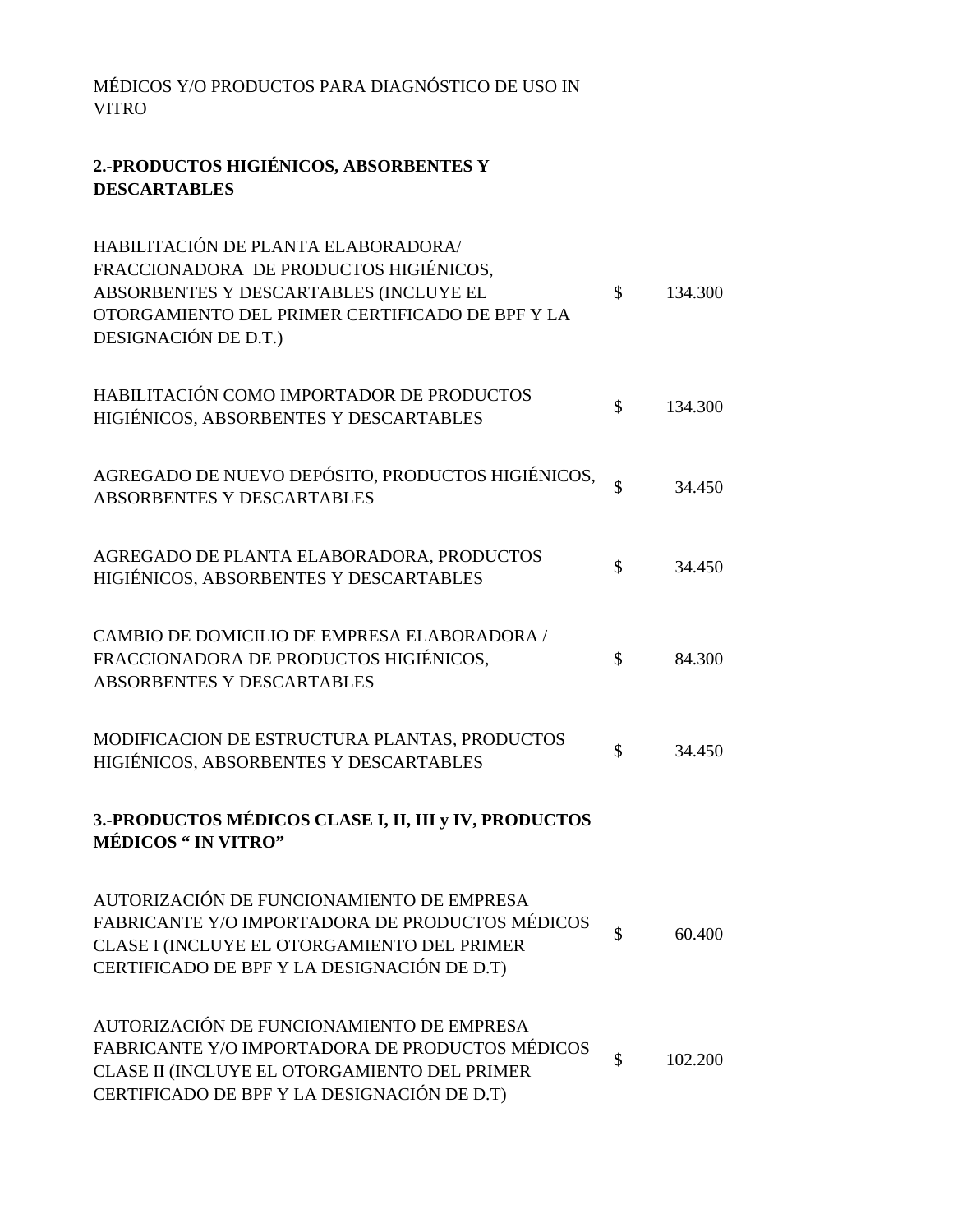| F) TRÁMITES CORRESPONDIENTES AL CUMPLIMIENTO DE<br>BPF PARA EMPRESAS RADICADAS EN EL EXTRANJERO O<br><b>MERCOSUR.</b>                                                                           |                    |         |
|-------------------------------------------------------------------------------------------------------------------------------------------------------------------------------------------------|--------------------|---------|
| RENOVACIÓN/OTORGAMIENTO DE CUMPLIMIENTO BUENAS<br>PRACTICAS, PRODUCTOS MÉDICOS CLASE I, II, III, IV, E "IN<br>VITRO".                                                                           | \$                 | 52.850  |
| VERIFICACION DEL CERTIFICADO DE BUENAS PRACTICAS DE<br>FABRICACIÓN CLASE I, II, III, IV E "IN VITRO" (VENCIDO)                                                                                  |                    | 102.700 |
| AMPLIACIÓN DE RUBRO, PRODUCTOS MÉDICOS CLASE I, II,<br>III, IV E "IN VITRO"                                                                                                                     |                    | 50.950  |
| MODIFICACIÓN DE ESTRUCTURA PRODUCTOS MÉDICOS<br>CLASE I, II, III, IV E "IN VITRO"                                                                                                               | \$                 | 18.100  |
| CAMBIO DE DOMICILIO DE EMPRESA                                                                                                                                                                  | $\mathbb{S}$       | 66.050  |
| CAMBIO O AGREGADO DE PLANTA ELABORADORA,<br>PRODUCTOS MÉDICOS CLASE I, II, III, IV E "IN VITRO"                                                                                                 | \$                 | 26.500  |
| CAMBIO O AGREGADO DE NUEVO DEPÓSITO, PRODUCTOS<br>MÉDICOS CLASE I,II, III, IV E "IN VITRO"                                                                                                      | \$                 | 26.500  |
| AUTORIZACIÓN DE FUNCIONAMIENTO DE EMPRESA<br>FABRICANTE Y/O IMPORTADORA DE PRODUCTOS MÉDICOS "<br>IN VITRO" (INCLUYE EL OTORGAMIENTO DEL PRIMER<br>CERTIFICADO DE BPF y LA DESIGNACION DE D.T.) | $\mathbf{\hat{S}}$ | 103.150 |
| AUTORIZACIÓN DE FUNCIONAMIENTO DE EMPRESA<br>FABRICANTE Y/O IMPORTADORA DE PRODUCTOS MÉDICOS<br>CLASE IV (INCLUYE EL OTORGAMIENTO DEL PRIMER<br>CERTIFICADO DE BPF Y LA DESIGNACIÓN DE D.T)     | $\mathbf{\hat{S}}$ | 103.150 |
| AUTORIZACIÓN DE FUNCIONAMIENTO DE EMPRESA<br>FABRICANTE Y/O IMPORTADORA DE PRODUCTOS MÉDICOS<br>CLASE III (INCLUYE EL OTORGAMIENTO DEL PRIMER<br>CERTIFICADO DE BPF Y LA DESIGNACIÓN DE D.T)    | $\mathcal{S}$      | 103.150 |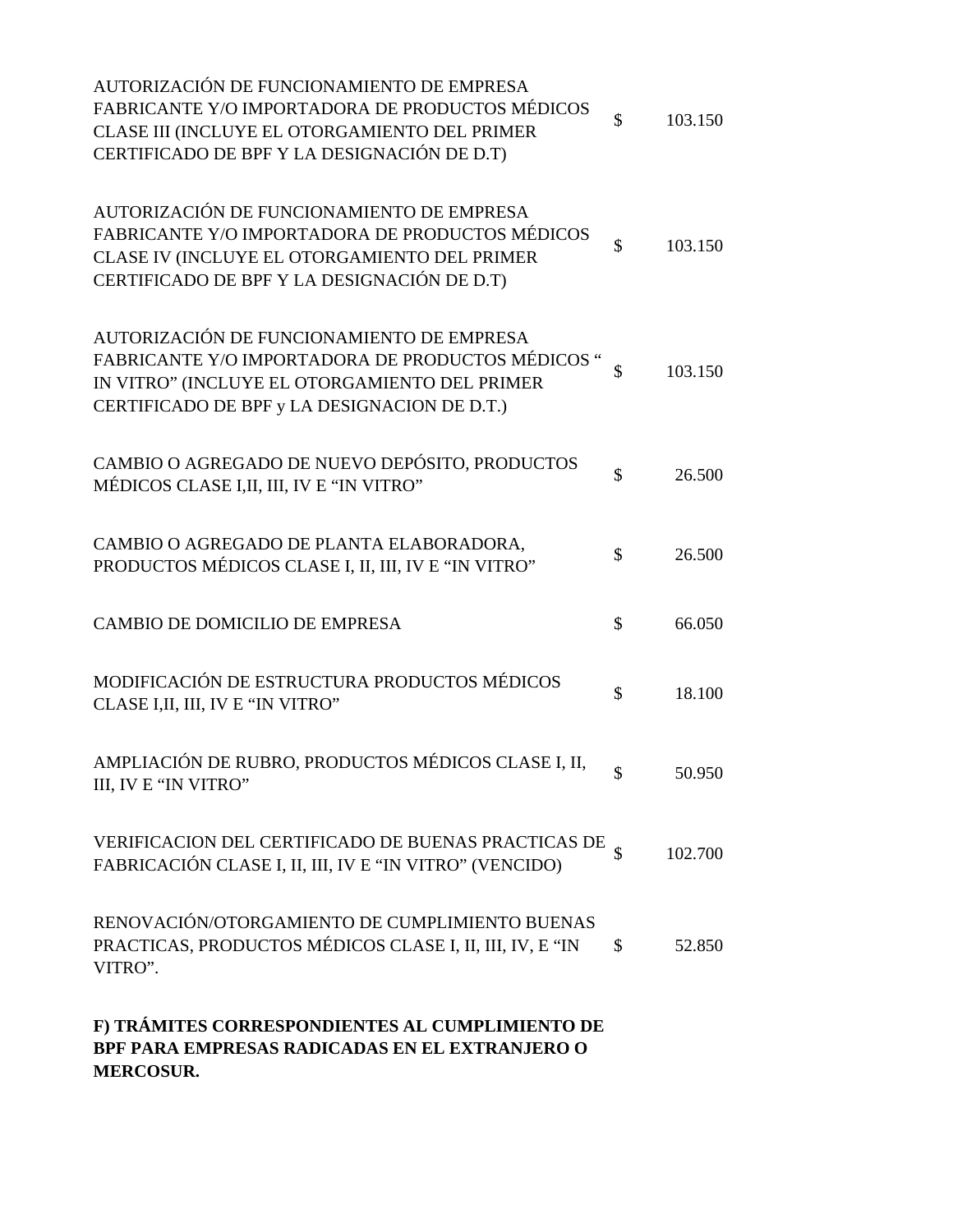#### **1. EMPRESAS RADICADAS EN EL EXTRANJERO**

VERIFICACIÓN DE CUMPLIMIENTO DE BUENAS PRACTICAS DE FABRICACIÓN PLANTAS EXTRANJERO PRODUCTOS MÉDICOS CLASE I, II, III, IV E "IN VITRO"

 \$ 636.800,00 + planta adicional \$254.300,00 + monto variable por pasajes y viáticos

RENOVACIÓN DE CUMPLIMIENTO BUENAS PRACTICAS DE FABRICACIÓN EXTRANJERO PRODUCTOS MÉDICOS CLASE I, adicional \$254.300,00 + monto II, III, IV E "IN VITRO" \$ 636.800,00 + planta variable por pasajes y viáticos

| MODIFICACIÓN DE ESTRUCTURA PLANTAS EXTRANJERO          | $$636.800,00+$ planta           |
|--------------------------------------------------------|---------------------------------|
| PRODUCTOS MÉDICOS CLASE I, II, III Y/O IV E "IN VITRO" | adicional $$254.300,00+$ monto  |
|                                                        | variable por pasajes y viáticos |

| AMPLIACIÓN DE RUBRO EXTRANJERO PRODUCTOS MÉDICOS \$636.800,00 + planta<br>adicional $$254.300,00+$ monto<br>CLASE I, II, III, IV E "IN VITRO".<br>variable por pasajes y viáticos |
|-----------------------------------------------------------------------------------------------------------------------------------------------------------------------------------|
|-----------------------------------------------------------------------------------------------------------------------------------------------------------------------------------|

#### **2 . EMPRESAS RADICADAS EN PAISES INTEGRANTES DEL MERCOSUR**

| VERIFICACIÓN DE CUMPLIMIENTO DE BUENAS PRACTICAS<br>DE FABRICACION PLANTAS MERCOSUR, PRODUCTOS<br>MÉDICOS CLASE I, II, III, IV E "IN VITRO" | \$. | 20.750 |
|---------------------------------------------------------------------------------------------------------------------------------------------|-----|--------|
| MODIFICACION DE ESTRUCTURA PLANTAS MERCOSUR,<br>PRODUCTOS MÉDICOS CLASE I, II, III, IV E "IN VITRO"                                         | \$  | 40.750 |
| RENOVACION DEL CERTIFICADO DE BUENAS PRACTICAS DE<br>FABRICACION PLANTAS MERCOSUR, PRODUCTOS MEDICOS \$<br>CLASE I, II, III Y IV E IN VITRO |     | 17.650 |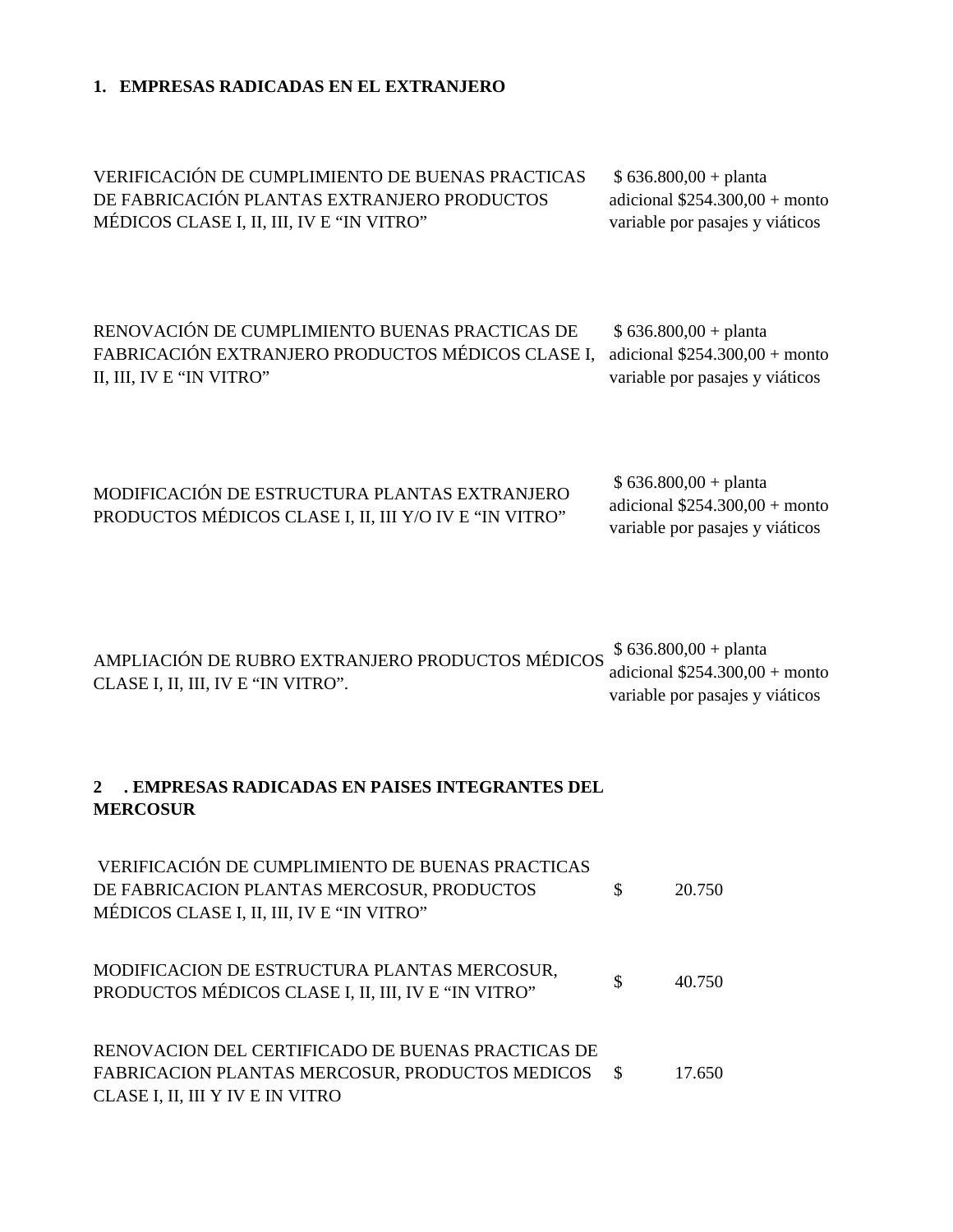| VERIFICACION DEL CERTIFICADO DE BUENAS PRACTICAS DE $_{\S}$<br>FABRICACIÓN CLASE I, II, III, IV E "IN VITRO" (VENCIDO)     |               | 35.250 |
|----------------------------------------------------------------------------------------------------------------------------|---------------|--------|
| AMPLIACIÓN DE RUBRO MERCOSUR PRODUCTOS MÉDICOS<br>CLASE I, II, III, IV E "IN VITRO"                                        | \$            | 50.950 |
| G) TRÁMITES CORRESPONDIENTES A PRODUCTOS<br><b>MÉDICOS USADOS</b>                                                          |               |        |
| -PRODUCTOS PARA DIAGNÓSTICO DE USO "IN VITRO"<br><b>NACIONAL</b>                                                           |               |        |
| CERTIFICADO BUENAS PRACTICAS DE<br><b>REACONDICIONAMIENTO</b>                                                              | \$            | 34.450 |
| CERTIFICADO BUENAS PRÁCTICAS DE<br>REACONDICIONAMIENTO POR CADA FAMILIA DE<br>PRODUCTOS CLASE I, II Y III                  | $\mathbb{S}$  | 18.100 |
| RENOVACIÓN DE CERTIFICADO DE BUENAS PRÁCTICAS DE<br>REACONDICIONAMIENTO DE PRODUCTOS CLASE I, II Y III                     | \$            | 30.850 |
| VERIFICACION DEL CERTIFICADO DE BUENAS PRACTICAS DE<br>REACONDICIONAMIENTO DE PRODUCTOS CLASE I, II, Y III<br>(VENCIDO)    | $\mathcal{S}$ | 61.650 |
| INCORPORACIÓN DE ANEXO DE CERTIFICADO POR FAMILIA<br>DE PRODUCTOS I, II Y III.                                             | \$            | 2.600  |
| H) CERTIFICACIONES Y AUTENTICACIÓN                                                                                         |               |        |
| <b>CERTIFICADO DE LIBRE VENTA PARA PRODUCTOS</b><br>REGISTRADOS EN LA ARGENTINA POR PAIS                                   | \$            | 5.350  |
| AUTENTICACIONES DE COPIA DE REGISTRO / AUTORIZACIÓN<br>PARA SER PRESENTADA ANTE ORGANISMOS OFICIALES (POR \$<br>DOCUMENTO) |               | 5.000  |
| CERTIFICADOS DE LIBRE SANCIÓN                                                                                              | \$            | 15.000 |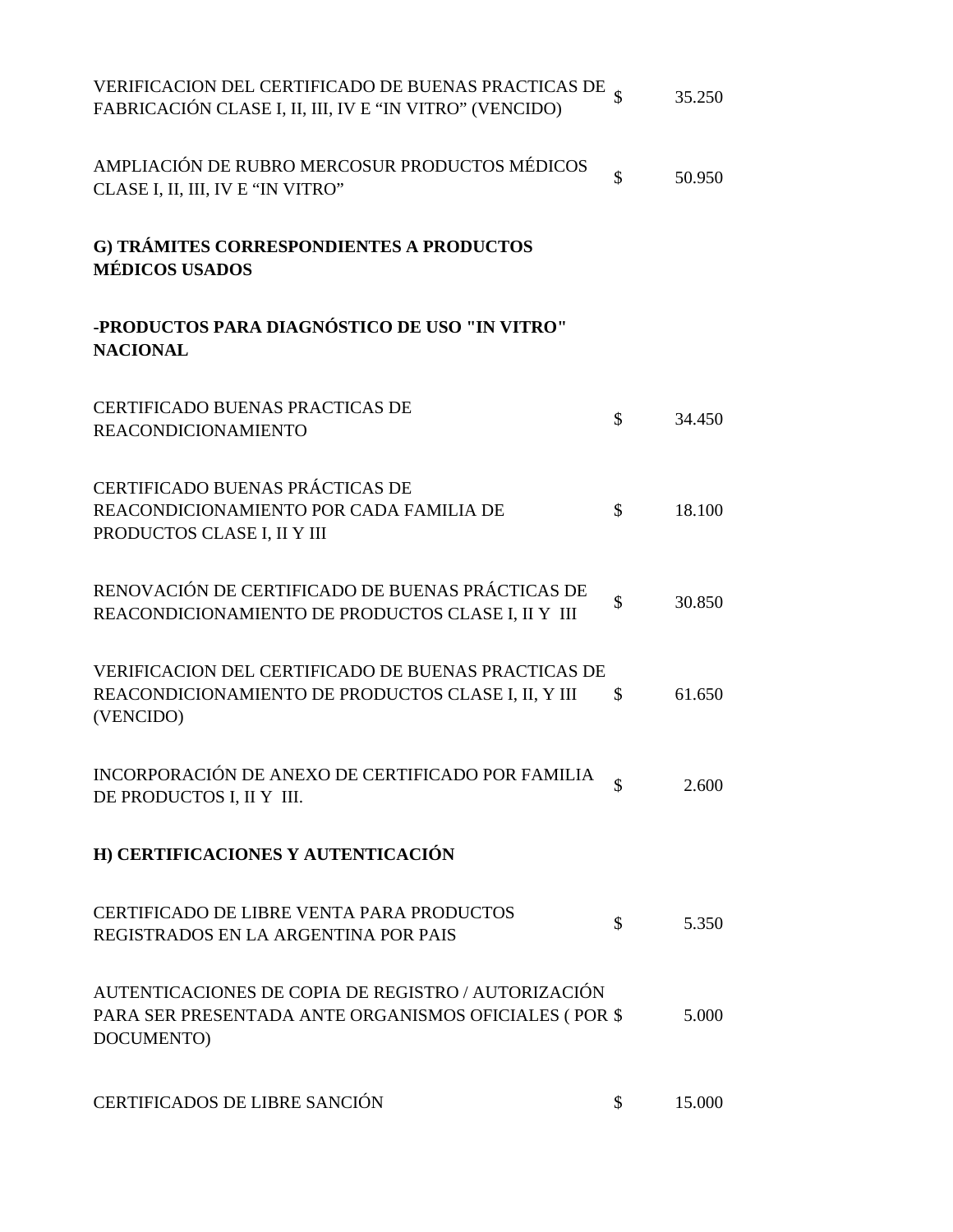### **I) TRÁMITES CORRESPONDIENTES A HABILITACIONES DE PRODUCTOS MÉDICOS I, II, III, IV, PRODUCTOS PARA DIAGNÓSTICO DE USO "IN VITRO", PRODUCTOS HIGIÉNICOS, ABSORBENTES Y DESCARTABLES, Y DISTRIBUIDORAS DE PRODUCTOS MÉDICOS.**

| DESIGNACIÓN/LIMITACIÓN DE DIRECTOR Y/O CO-DIRECTOR<br>TÉCNICO POR CADA UNO (INICIADOS POR LA EMPRESA)                                                                             | \$<br>22.100 |
|-----------------------------------------------------------------------------------------------------------------------------------------------------------------------------------|--------------|
| <b>CIERRE POR VACACIONES</b>                                                                                                                                                      | \$<br>4.650  |
| CAMBIO DE RAZÓN SOCIAL PARA DISTRIBUIDORAS DE<br>PRODUCTOS MÉDICOS Y/O PRODUCTOS PARA DIAGNÓSTICO \$<br>DE USO "IN VITRO"                                                         | 18.550       |
| CAMBIO DE RAZÓN SOCIAL PARA PRODUCTOS MÉDICOS<br>CLASE I, II, III IV E "IN VITRO", PRODUCTOS HIGIÉNICOS,<br>ABSORBENTES Y DESCARTABLES (POR CADA REGISTRO,<br>MINIMO UN PRODUCTO) | \$<br>900    |
| <b>CAMBIO DE DOMICILIO LEGAL</b>                                                                                                                                                  | \$<br>18.550 |
| CAMBIO DE RAZON SOCIAL DEL ELABORADOR EN EL<br><b>EXTERIOR</b>                                                                                                                    | \$<br>17.900 |
| CAMBIO DE DATOS DEL DOMICILIO DEL ELABORADOR EN EL<br><b>EXTERIOR</b>                                                                                                             | 17.900       |
| EXTENSIÓN DE CERTIFICADO ACTUALIZADO DE<br><b>HABILITACIÓN</b>                                                                                                                    | \$<br>13.200 |

## **J) ESTUDIOS DE INVESTIGACIÓN EN TECNOLOGÍA MÉDICA**

ESTUDIOS DE INVESTIGACIÓN DE TECNOLOGÍA MÉDICA \$ 137.450

**K) DESPACHOS DE IMPORTACIÓN**